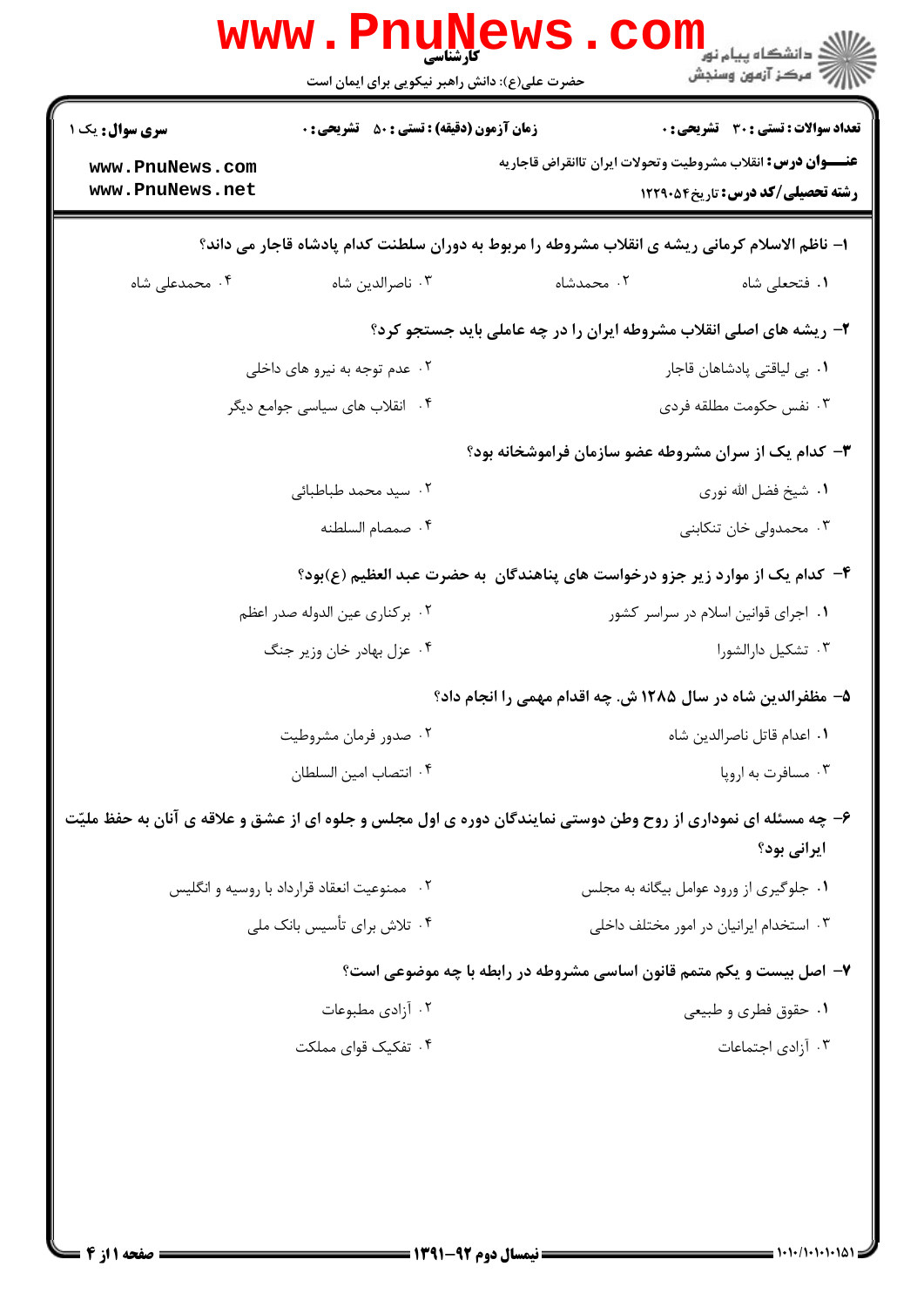|                                                                                                                                                                                                                                                          | <b>WWW.FNUNE</b><br>حضرت علی(ع): دانش راهبر نیکویی برای ایمان است                                                                                  |                                                                                                                                                                                                                                                                                   | الاد دانشگاه پيام نور<br>الاد مرکز آزمون وسنجش                                                                                                                                 |  |  |
|----------------------------------------------------------------------------------------------------------------------------------------------------------------------------------------------------------------------------------------------------------|----------------------------------------------------------------------------------------------------------------------------------------------------|-----------------------------------------------------------------------------------------------------------------------------------------------------------------------------------------------------------------------------------------------------------------------------------|--------------------------------------------------------------------------------------------------------------------------------------------------------------------------------|--|--|
| <b>سری سوال : ۱ یک</b><br>www.PnuNews.com<br>www.PnuNews.net                                                                                                                                                                                             | <b>زمان آزمون (دقیقه) : تستی : 50 ٪ تشریحی : 0</b>                                                                                                 |                                                                                                                                                                                                                                                                                   | <b>تعداد سوالات : تستی : 30 ٪ تشریحی : 0</b><br><b>عنـــوان درس:</b> انقلاب مشروطيت وتحولات ايران تاانقراض قاجاريه<br><b>رشته تحصیلی/کد درس:</b> تاریخ44012 1229               |  |  |
| ۸– چرا بریتانیا می خواست با کمک به نهضت مشروطه خواهی و جلب محبت رهبران انقلاب مشروطه در رژیم جدید نفوذ کند؟                                                                                                                                              |                                                                                                                                                    |                                                                                                                                                                                                                                                                                   |                                                                                                                                                                                |  |  |
| ۰۴ ناصر الملک                                                                                                                                                                                                                                            | ۹- ً طبق نظر ادوارد براون قتل کدام شخصیت سیاسی دوره ی قاجاری ًبی اندازه به نفع نهضت اصلاح طلبانه بود؟<br>۰۳ امين السلطان                           | ۰۱ تا از نفوذ روسیه در صورت پیروزی مشروطه جلوگیری کند.<br>۰۲ پرده بر روی جنایات سیاسی خود که تا آن روز مرتکب شده بود،بکشد.<br>۰۳ با سوء استفاده از نهضت مشروطه قرار داد ۱۹۰۷ م را عملی نماید.<br>۰۴ بتواند از موقعیت سوق الجیشی ایران به نفع خود استفاده نماید.<br>٠٢ امين الدوله | ٠١ عين الدوله                                                                                                                                                                  |  |  |
| ۰۴ افسران انگلیسی                                                                                                                                                                                                                                        | ۰۳ ژاندارمری دولتی                                                                                                                                 | ۰۲ بریگارد قزاق                                                                                                                                                                                                                                                                   | ۱۰- چه گروهی ستون ارتش ایران را در دوره ی محمد علی شاه تشکیل می دادند؟<br>٠١ قره سواران                                                                                        |  |  |
|                                                                                                                                                                                                                                                          | ۰۲ ملک المتکلمین- میرزا جهانگیرخان<br>۴. سيد حسن حبل المتين- سيد جمال واعظ                                                                         |                                                                                                                                                                                                                                                                                   | ۱۱– نخستین قربانیان باغشاه چه کسانی بودند؟<br>٠١ محمد حسن ميرزا- مويد السلطنه<br>۰۳ سلطان العلمای خراسانی- علی اکبر دهخدا<br>۱۲– انجمن سعادت ایرانیان در کدام شهر تاسیس گردید؟ |  |  |
| ۰۴ باکو                                                                                                                                                                                                                                                  | ۰۳ استانبول                                                                                                                                        | ۰۲ تهران                                                                                                                                                                                                                                                                          | ۰۱ تبریز                                                                                                                                                                       |  |  |
|                                                                                                                                                                                                                                                          |                                                                                                                                                    |                                                                                                                                                                                                                                                                                   | ۱۳– نخستین دسته از مجاهدین ًمشروطه خواه از کدام منطقه و به سرداری چه کسی به قصد تسخیر پایتخت عازم تهران<br>گرديدند؟                                                            |  |  |
| ۰۴ رشت - يفرم خان<br>۰۳ تبریز- ستارخان<br>۰۲ گیلان - سپهدار<br>٠١ بختياري- سردار اسعد<br>۱۴- در کابینه مستوفی الممالک، چه کسی با اجازه مجلس شورای ملی در جمادی الاول ۱۳۲۹ق. به ایران آمد و مجلس برای هر<br>نوع اقدام برای اصلاح مالی به او اختیارات داد؟ |                                                                                                                                                    |                                                                                                                                                                                                                                                                                   |                                                                                                                                                                                |  |  |
| ۰۴ هنري بولارد                                                                                                                                                                                                                                           | ۰۳ میجر استوکس                                                                                                                                     | ۰۲ مورگان شوستر                                                                                                                                                                                                                                                                   | ۰۱ آرتور میلسپو                                                                                                                                                                |  |  |
|                                                                                                                                                                                                                                                          | ۱۵– پس از انحلال مجلس دوم چه کسی تا رسیدن احمدشاه به سن قانونی زمامدار ایران بود و از صدور فرمان انتخابات برای<br>تشکیل مجلس سوم خودداری می ورزید؟ |                                                                                                                                                                                                                                                                                   |                                                                                                                                                                                |  |  |
| ۰۴ احتشام السلطنه                                                                                                                                                                                                                                        | ۰۳ ناصرالملک                                                                                                                                       | ٠٢ مشيرالسلطنه                                                                                                                                                                                                                                                                    | ۰۱ عضدالملک                                                                                                                                                                    |  |  |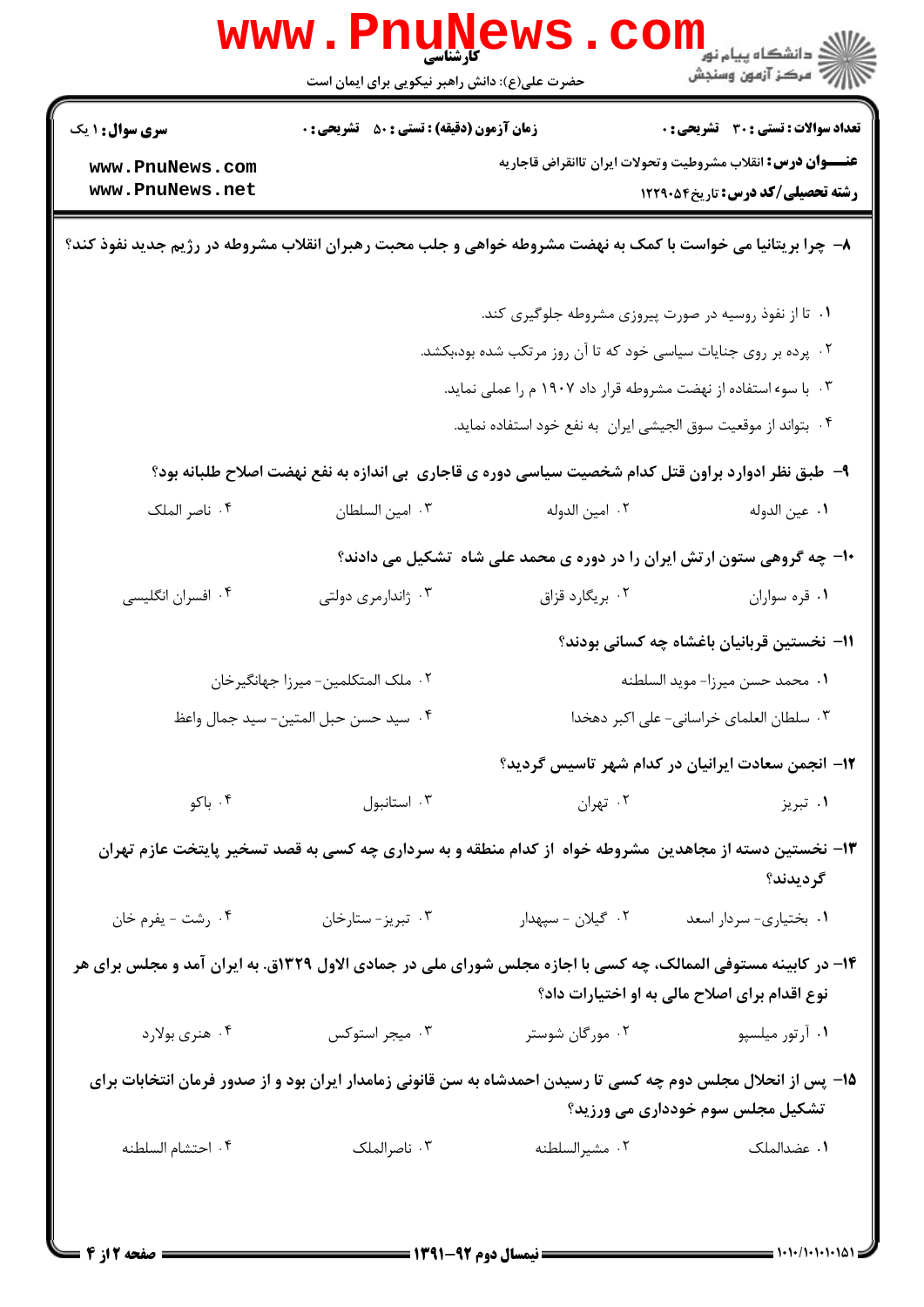|                                    | <b>MMM • FUTTIG</b><br>حضرت علی(ع): دانش راهبر نیکویی برای ایمان است                                                  |                                                                                 | <mark>ڪ دانشڪاه پيام نور</mark><br>رُ⁄ کرڪز آزمون وسنڊش                                                      |
|------------------------------------|-----------------------------------------------------------------------------------------------------------------------|---------------------------------------------------------------------------------|--------------------------------------------------------------------------------------------------------------|
| <b>سری سوال : ۱ یک</b>             | <b>زمان آزمون (دقیقه) : تستی : 50 ٪ تشریحی : 0</b>                                                                    |                                                                                 | <b>تعداد سوالات : تستی : 30 ٪ تشریحی : 0</b>                                                                 |
| www.PnuNews.com<br>www.PnuNews.net |                                                                                                                       |                                                                                 | <b>عنـــوان درس:</b> انقلاب مشروطيت وتحولات ايران تاانقراض قاجاريه<br><b>رشته تحصیلی/کد درس:</b> تاریخ480221 |
|                                    |                                                                                                                       |                                                                                 |                                                                                                              |
|                                    |                                                                                                                       |                                                                                 | ۱۶- چه عاملی باعث شد تا آتش جنگ جهانی اول به آسیا و آفریقا سرایت کند؟                                        |
|                                    | ۰۲ ورود ألمان به اتحاد مثلث<br>۰۴ ورود انگلیس به اتفاق مثلث                                                           |                                                                                 | ۰۱ پیوستن عثمانی به متحدین<br>۰۳ پیوستن روسیه به متفقین                                                      |
|                                    |                                                                                                                       |                                                                                 |                                                                                                              |
|                                    |                                                                                                                       |                                                                                 | ۱۷- نیروی دولت ملی در کدام محل توسط نیروهای روسیه تزاری شکست خورد؟                                           |
| ۰۴ خانقین                          | ۰۳ اصفهان                                                                                                             | ۰۲ تهران                                                                        | <b>۱</b> . قم                                                                                                |
|                                    |                                                                                                                       |                                                                                 | 18- کدام کابینه فرمان توقیف اعضای کمیته ی مجازات را صادر کرد؟                                                |
| ۰۴ علاء السلطنه                    | ٠٣ قوام السلطنه                                                                                                       | ٠٢ وثوق الدوله                                                                  | ٠١. صمصام السلطنه                                                                                            |
|                                    |                                                                                                                       |                                                                                 | ۱۹- ملک الشعراء بهار از کدام انقلاب به عنوان ((معجزه ی سیاسی)) نام می برد؟                                   |
| ۰۴ انقلاب اسلامی ایران             | ۰۳ انقلاب مشروطه                                                                                                      | ۰۲ انقلاب روسیه                                                                 | ٠١. انقلاب فرانسه                                                                                            |
|                                    | +۲- حمله صولت الدوله به شیراز و نهضت ضد انگلیسی مردم فارس به کارگردانی کدام دولت صورت گرفت؟                           |                                                                                 |                                                                                                              |
| ۰۴ شوروی                           | ۰۳ فرانسه                                                                                                             | ۰۲ آلمان                                                                        | ۰۱ عثمانی                                                                                                    |
|                                    | <b>۲۱</b> - چه کسی با همراهی یارانش در ًمجلس چهارم«تشکیلات دموکرات های ضد تشکیلی» را تشکیل داد؟                       |                                                                                 |                                                                                                              |
| ۰۴ مصدق السلطنه                    | ۰۳ جهانگير ميرزا                                                                                                      | ٠٢ مؤتمن الملك                                                                  | ۰۱ سید محمد کمره                                                                                             |
|                                    | ۲۲– در نتیجه امتناع دولت ایران از اعطای امتیاز نفت خراسان و آذربایجان و تأیید امتیاز نامه خوشتایار ، شرکت نفت ایران و |                                                                                 | انگلیس چه واکنشی نشان داد؟                                                                                   |
|                                    |                                                                                                                       | <b>۱.</b> تهديد كرد حق الامتياز دولت ايران را بابت امتياز دادرسى نخواهد پرداخت. |                                                                                                              |
|                                    |                                                                                                                       | ۰۲ تهدید کرد انگلستان با قوه قهریه امتیاز نفت این مناطق را خواهد گرفت.          |                                                                                                              |
|                                    |                                                                                                                       | ۰۳ هیأتی از متخصصین را برای مطالعه و تجدید نظر در تقاضایش به ایران فرستاد.      |                                                                                                              |
|                                    |                                                                                                                       | ۰۴ با اعتراض رسمی به دولت ایران، تصمیم گرفت از طریق مجلس پی گیری کند.           |                                                                                                              |
|                                    | ۲۳– بنا بر پیشنهاد کدام همکار شیخ محمدخیابانی نام آذربایجان به آزادیستان مبدل گردید؟                                  |                                                                                 |                                                                                                              |
| ۰۴ اسماعيل آفا سميتقو              | ۰۳ ماشاالله خان کاشی                                                                                                  | ۰۲ اسماعیل امیرخیزی                                                             | ۰۱. احمد کسروی                                                                                               |
|                                    | ۲۴– به عقیده ملک الشعرای بهار پیش از وقوع کودتای سوم حوت ۱۲۹۹ چه کسانی در صدد بودند چنین کودتایی انجام دهند؟          |                                                                                 |                                                                                                              |
|                                    | ٠٢ سيد حسن مدرس - فيروز ميرزا                                                                                         |                                                                                 | ۰۱ سپهسالار اعظم - مشيرالدوله                                                                                |
|                                    | ۰۴ مخبرالدوله - اسكندر ميرزا                                                                                          |                                                                                 | ۰۳ نصرت السلطنه - سردار منصور                                                                                |
| = صفحه 13 j                        |                                                                                                                       |                                                                                 |                                                                                                              |